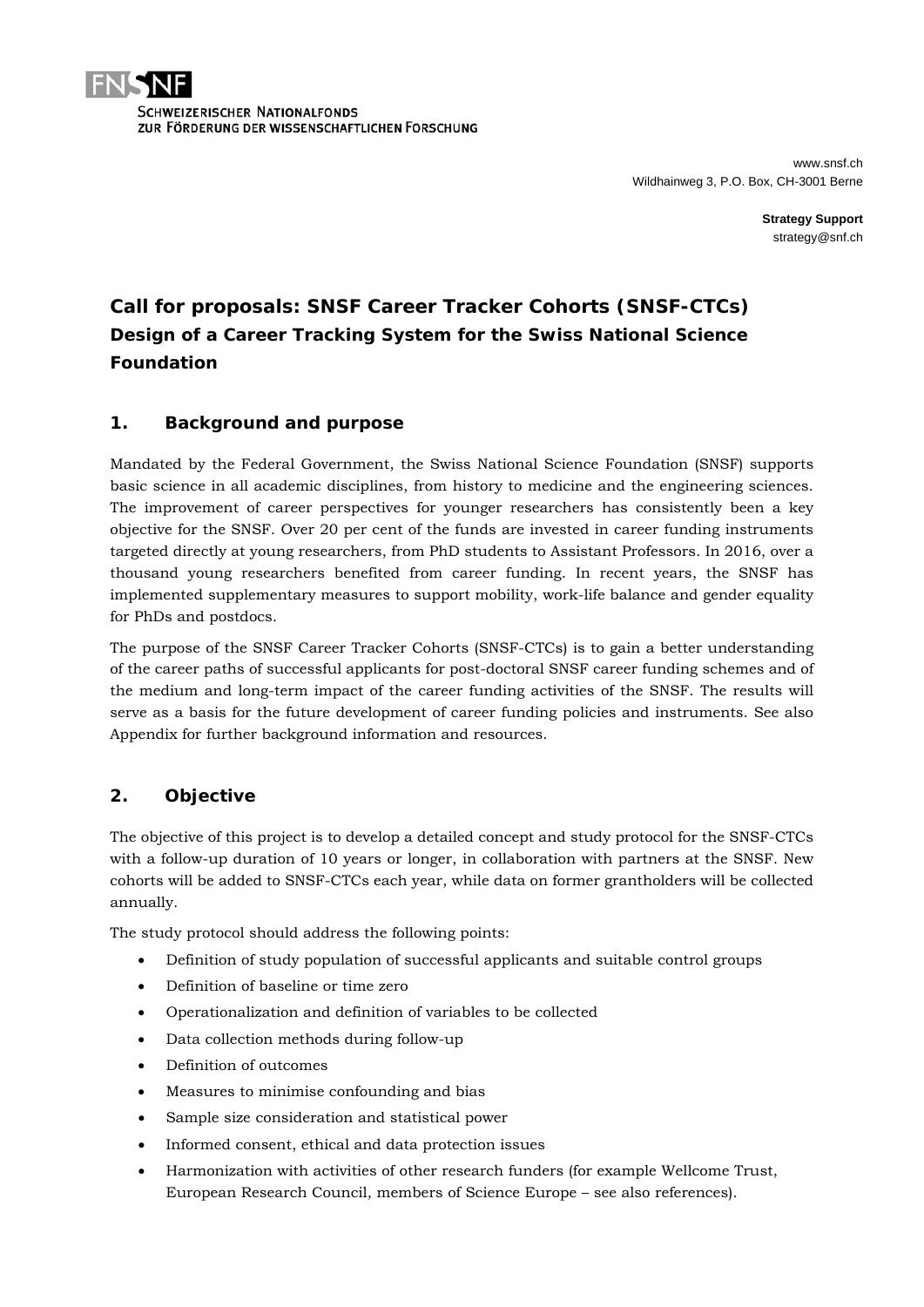Mature drafts of data collection instruments at baseline and follow-up must also be developed. Ethical and data protection issues must be considered and a draft of the ethics submission to the Ethics Committee of the Canton of Bern included if required.

While this mandate is limited to the elaboration of concepts, there is a possibility for further cooperation during the implementation phase.

## **3. Examples of questions to be addressed by SNSF-CTCs**

The following questions are of particular interest: What is the rate of retention in academic science of successful applicants to post-doctoral SNSF career funding schemes and control groups? Is there a gender gap and is it widening or narrowing over time? What are the most important reasons for leaving academia across SNSF career funding schemes, genders and disciplines?

Among applicants who leave academia, what are their most common sectors of employment and career trajectories? How many are using their scientific training or background in their current job? How many are involved in basic or applied research? What is their rate of unemployment across disciplines and genders?

Among applicants who remain in academia, how many receive further SNSF funding as principle applicant or as co-applicant? How many secure permanent academic positions, are promoted to professor, become members of a faculty or directors of institutes? How many stay in academia but continue their career abroad? Etc.

## **4. Scope and synergies**

The cohorts should cover the post-doctoral career funding instruments of the SNSF, including Postdoc.Mobility, Ambizione, funding instruments at Assistant Professor level and PRIMA (see www.snsf.ch and Appendix for further details). Successful applicants from all disciplines and types of institution (universities, universities of applied sciences, universities of teacher education, private research institutions) and suitable control groups should be included.

The tendering groups are invited to comment on potential synergies with existing databases. The SNSF holds comprehensive data of applicants and grantees. An extract of the data is available on p3.snf.ch. In 2014, the SNSF has also initiated longitudinal surveys for grantees of the Ambizione funding scheme, with which the SNSF aims to promote the early independence of postdoctoral researchers (see also Appendix).

## **5. Qualifications expected**

Applicants should have documented expertise and experience in longitudinal studies and have a track record in small projects of this nature. Experience in educational research is an asset.

## **6. Deliverables and timing**

- A draft study design, for discussion with the SNSF (end 2017).
- A final study design, with data collection instruments and ethics submission (February 2018).

The total cost of the concept should not exceed CHF 50'000.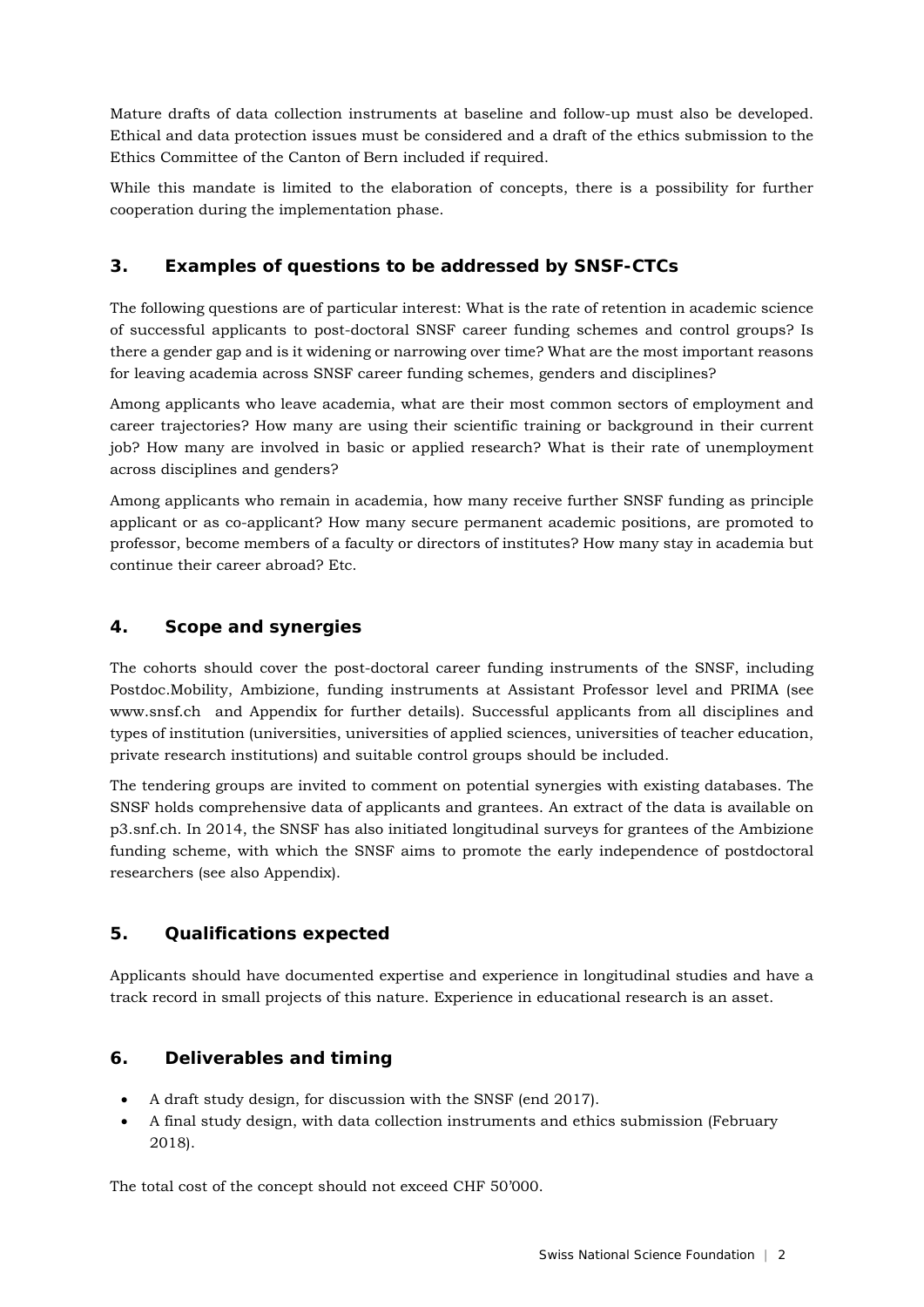## **7. Tender**

Tenders must be submitted in writing by 17 July 2017 to [careertracking@snf.ch.](mailto:careertracking@snf.ch) They should include:

- Approaches and methods, including set-up of cohorts, possible controls, sampling methods and data collection approaches.
- Practicalities of study execution and data collection to be considered, including comments on expected response rates.
- Information and resources required from SNSF.
- Conditions of cooperation: respective roles in study design, publication rights etc.
- A timeline and budget.
- Project team, references, project portfolio.

Decisions will be communicated by 15 September 2017.

## **8. Selection Criteria**

Criteria for selection are the soundness of the methodology proposed, the orientation of the proposal to the study questions and the usefulness in view of the further development of the funding activities, prior experience with comparable projects as well as cost efficiency.

### **Contact:**

Katrin Milzow (until 23 June 2017) Head of Division Strategy Support [katrin.milzow@snf.ch](mailto:katrin.milzow@snf.ch) Tel: +41 (0)31 308 22 47

Stéphanie Würth (from 28 June 2017) Scientific Officer Strategy Support [stephanie.wuerth@snf.ch](mailto:stephanie.wuerth@snf.ch) Tel: +41 (0)31 308 21 79

### **Appendix:**

- Background Information

SNSF, June 2017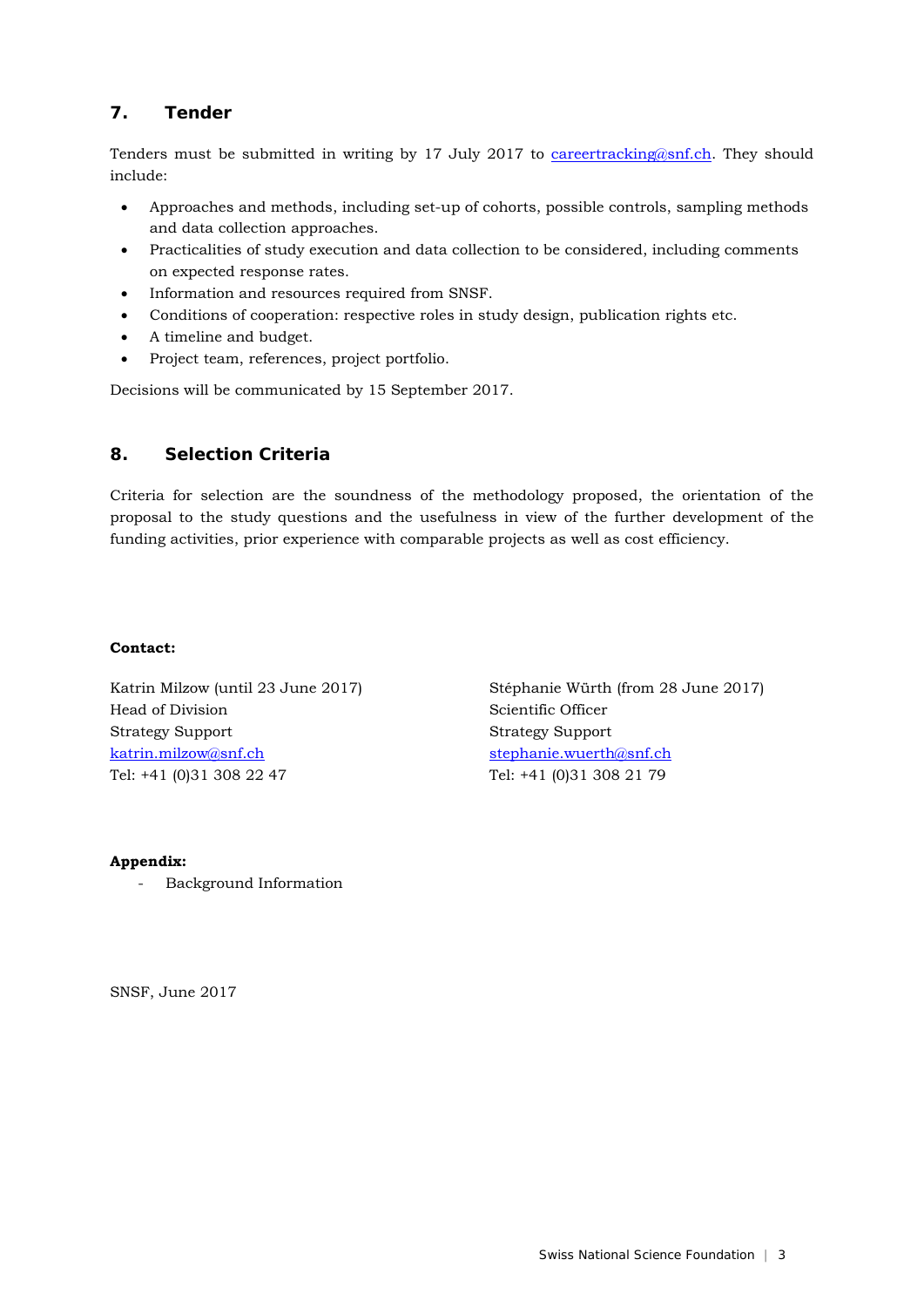## **Appendix: Background Information and Resources**

### **1. The SNSF**

- SNSF Profile <http://www.snf.ch/en/theSNSF/profile/Pages/default.aspx>
- SNSF Multi-Year Programme 2017-2020 [http://www.snf.ch/SiteCollectionDocuments/mehrjahresprogramm\\_2017\\_2020\\_e.pdf](http://www.snf.ch/SiteCollectionDocuments/mehrjahresprogramm_2017_2020_e.pdf)
- **[Research Database P3](http://p3.snf.ch/)** <http://p3.snf.ch/>
- > Annual Report 2016 [http://www.snf.ch/SiteCollectionDocuments/profil/2016/SNF-Profil-2016-2017](http://www.snf.ch/SiteCollectionDocuments/profil/2016/SNF-Profil-2016-2017-en.pdf) [en.pdf](http://www.snf.ch/SiteCollectionDocuments/profil/2016/SNF-Profil-2016-2017-en.pdf)

### **2. Career funding**

#### $2.1$ **Overview**

- > Promotion of young researchers [http://www.snf.ch/en/theSNSF/research-policies/promotion-of-young](http://www.snf.ch/en/theSNSF/research-policies/promotion-of-young-researchers/Pages/default.aspx)[researchers/Pages/default.aspx](http://www.snf.ch/en/theSNSF/research-policies/promotion-of-young-researchers/Pages/default.aspx)
- $\triangleright$  Recent innovations in career funding [http://www.snf.ch/en/funding/careers/innovations-in-career](http://www.snf.ch/en/funding/careers/innovations-in-career-funding/Pages/default.aspx)[funding/Pages/default.aspx](http://www.snf.ch/en/funding/careers/innovations-in-career-funding/Pages/default.aspx)
- **Equal opportunities in research funding** [http://www.snf.ch/en/theSNSF/research-policies/gender](http://www.snf.ch/en/theSNSF/research-policies/gender-equality/Pages/default.aspx)[equality/Pages/default.aspx](http://www.snf.ch/en/theSNSF/research-policies/gender-equality/Pages/default.aspx)

#### $2.2$ **Career funding schemes**

- ▶ Overview of Career funding schemes <http://www.snf.ch/en/funding/careers/Pages/default.aspx>
- $\triangleright$  Selection guide to funding schemes: [http://www.snf.ch/en/funding/selection-guide-for-funding](http://www.snf.ch/en/funding/selection-guide-for-funding-schemes/Pages/default.aspx)[schemes/Pages/default.aspx](http://www.snf.ch/en/funding/selection-guide-for-funding-schemes/Pages/default.aspx)

#### $2.3$ **Supplementary measures**

- $\triangleright$  Mobility grants in projects
- 120% support grant
- $\triangleright$  Gender equality grant
- Protected Research Time for Clinicians

Overview:<http://www.snf.ch/en/funding/supplementary-measures/Pages/default.aspx>

### **3. Relevant evaluation studies**

- Evaluation report on Ambizione particularly chapter 4: Thoughts on a monitoring system for Ambizione [http://www.snf.ch/SiteCollectionDocuments/Web-](http://www.snf.ch/SiteCollectionDocuments/Web-News/ambizione_evaluationsbericht_e.pdf)[News/ambizione\\_evaluationsbericht\\_e.pdf](http://www.snf.ch/SiteCollectionDocuments/Web-News/ambizione_evaluationsbericht_e.pdf)
- $\triangleright$  Surveys on the Professorships of the Swiss National Science Foundation [http://www.snf.ch/SiteCollectionDocuments/Web-](http://www.snf.ch/SiteCollectionDocuments/Web-News/news_280515_bericht_snf_foerderungsprofessuren.pdf)[News/news\\_280515\\_bericht\\_snf\\_foerderungsprofessuren.pdf](http://www.snf.ch/SiteCollectionDocuments/Web-News/news_280515_bericht_snf_foerderungsprofessuren.pdf)